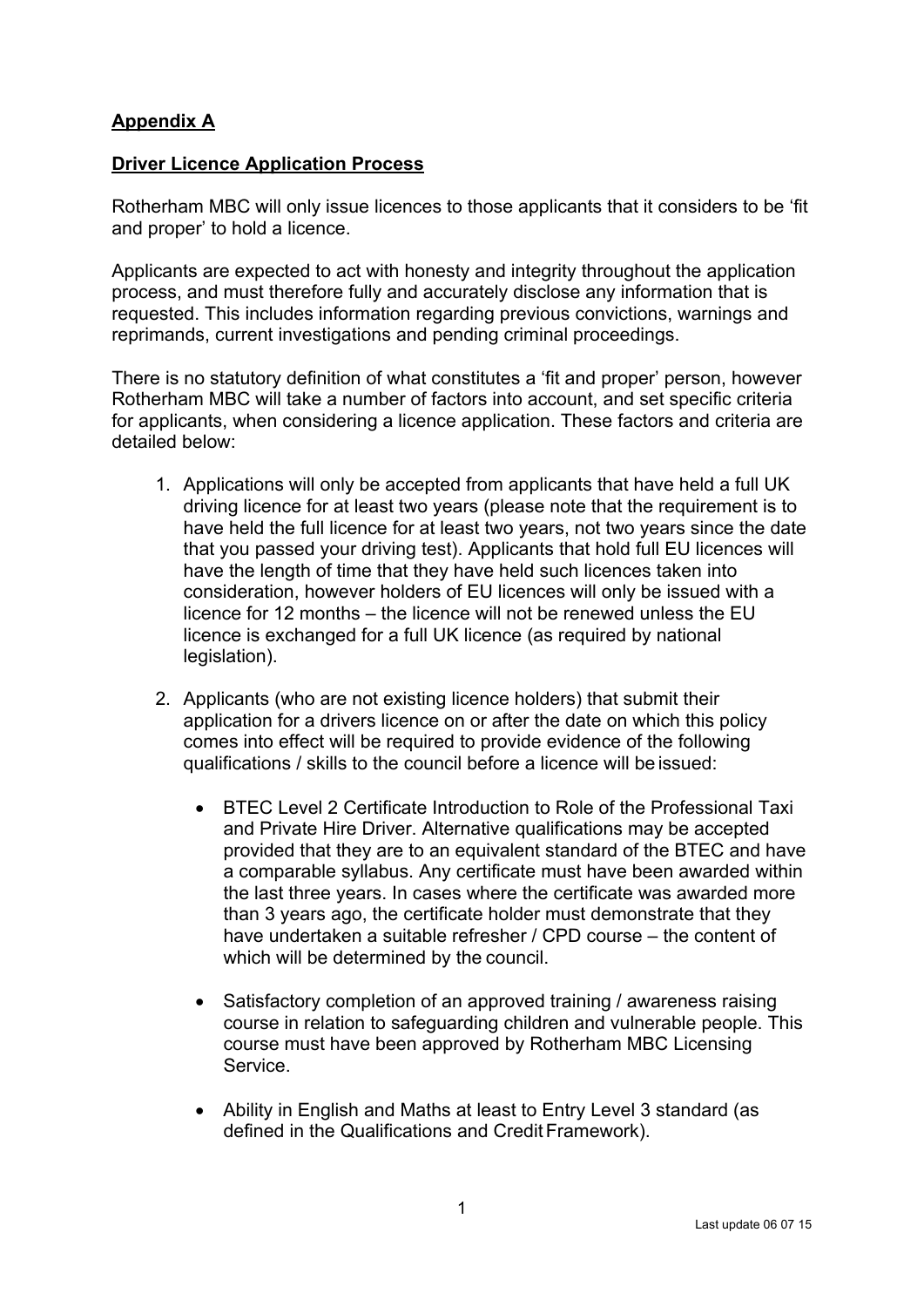The council will introduce an implementation scheme that will determine when existing licence holders will be required to provide evidence of the qualifications detailed above.

Licence holders or applicants that possess an NVQ level 2 qualification in Road Passenger Vehicle Driving will only be exempted from the BTEC requirement if they are able to demonstrate that they have undertaken additional training in the elements covered in Unit 6 of the BTEC (including unit code J/502/5985), have a level of knowledge comparable to that obtained by the completion of the BTEC and pass the council's enhanced knowledge test.

Alternative qualifications or training methods may be considered in exceptional circumstances, these will be determined on a case by case basis.

Qualifications (including the BTEC Level 2) will only be accepted if they have been issued by a reputable training provider. The training provider must be able to satisfy the council that it has an effective Quality Assurance Framework in place. The framework must cover all elements of the training, verification, assessment and certification process and must satisfy the council with regard to the quality and reliability of all aspects of the process up to and including the awarding of a certificate.

The council reserves the right to refuse to accept a certificate of qualification as proof of an applicant or licence holder meeting a requirement if it is not satisfied as to the authenticity of the certificate or the quality / reliability of any part of the process that lead to the certificate being issued.

In addition to the above, all drivers will be required to undertake an awareness raising session on safeguarding children and vulnerable adults within 3 months from the date that this policy is implemented. This training must be approved by the council (such as the training delivered by the Corporate Transport Unit as part of the home to school contract provision). Drivers that can evidence that they have undertaken this training within the previous 12 months will be exempt from this requirement.

3. Applicants will be required to obtain an Enhanced Disclosure Certificate from the Disclosure and Barring Service. The contents of this certificate will be assessed in accordance with the council's policy on convictions in determining the fitness and propriety of the applicant.

Licences will not be granted unless the applicant is able to provide at least five years UK address history except in the following cases:

- The applicant is able to provide a document from an EU member state, which is the equivalent of a UK issued Enhanced DBS Certificate
- If this cannot be provided then an official document provided by the embassy of a non-EU member state will be acceptable, provided thatthe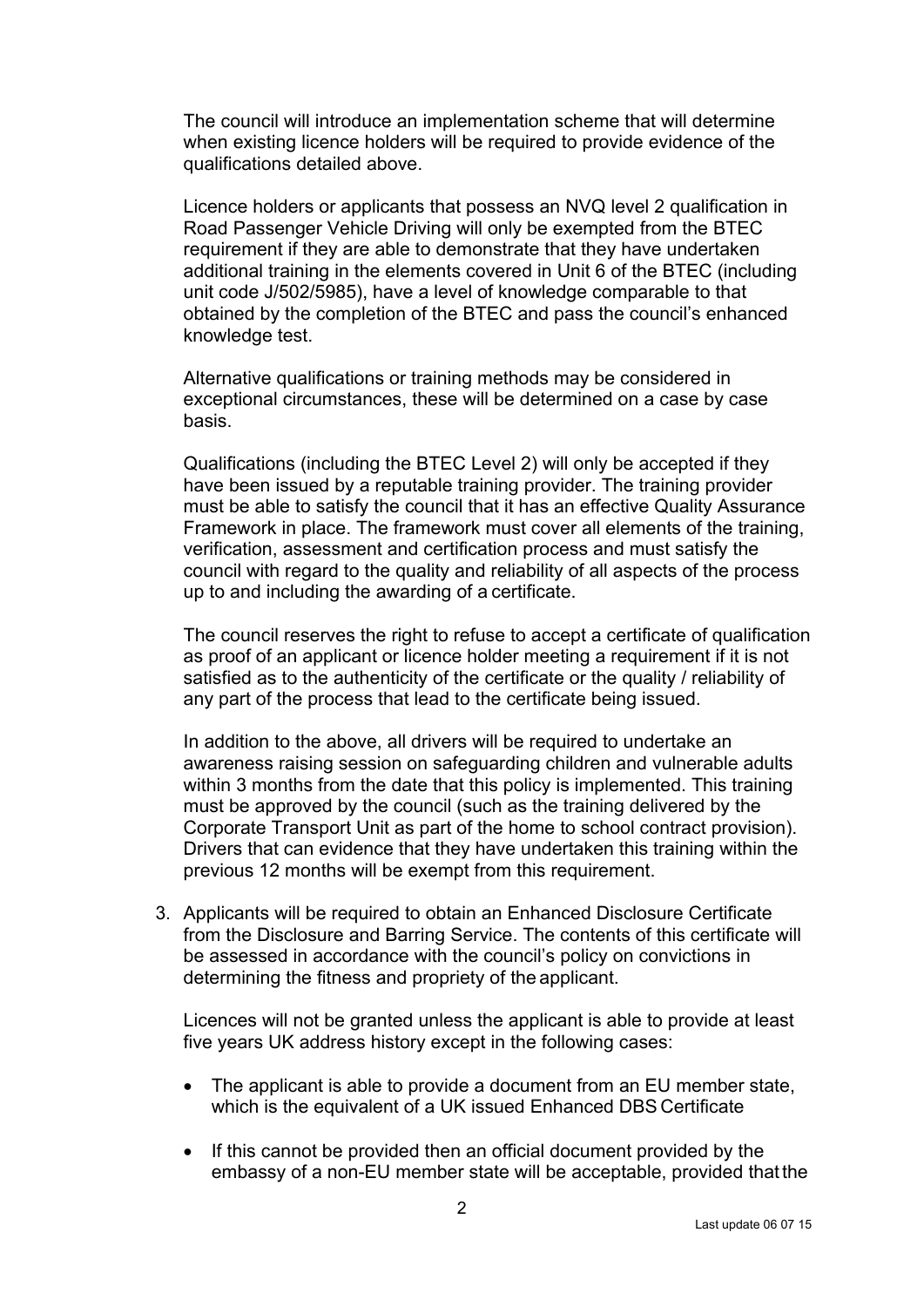document can be verified and is comparable to a UK issued Enhanced DBS Certificate

In either of the cases above, the onus is on the applicant to obtain such a document, and the applicant remains liable for all associated costs.

Once it has been issued by the DBS, the Council will consider an Enhanced Disclosure Certificate to be valid for a period of 3 months from the date that it was printed. This is subject to the certificate having been obtained through the Council's licensing service as part of a driver or operator application. The Council reserves the right to request a new Enhanced DBS check should it consider it appropriate to do so.

- 4. Applicants are required to have passed the council's taxi and private hire driver knowledge test. This test will assess the applicants knowledge and ability in relation to:
	- i. Literacy and numeracy
	- ii. Child / adult safeguarding awareness
	- iii. Disability awareness
	- iv. Road Safety
	- v. Basic vehicle maintenance
	- vi. Customer care / customer awareness
	- vii. Local knowledge

A fee is payable by the applicant prior to them undertaking the test. If the applicant fails the test then they may retake it at a later date (subject to the payment of the appropriate fee). However, if an applicant fails the test after taking it for a third time they will not be permitted to take the test again until at least 12 months has passed since the date of the most recent failure.

- 5. Applicants are required to satisfactorily complete an advanced driving skills test to Driver and Vehicle Standards Agency standards (taxi and private hire test). Details of the test will be provided to the applicant by the Licensing Office.
- 6. All applicants must agree to the council verifying their DVLA driving licence, this will be done via a third party organisation and will require the applicant to give their consent to such a check being carried out.
- 7. Applicants whose DVLA driving licence is endorsed with more than 6 penalty points will be required to attend a hearing of the Licensing Board in order for their application to be determined.
- 8. Applicants shall provide a completed medical examination form supplied by the Council and completed by their own General Practitioner's (GP) practice on first application. A new medical will then be required at the next renewal after a driver reaches the age of 45. Thereafter, a medical will be required every six years until the driver reaches the age of 65 when a medical will be required annually. In exceptional circumstances, and with prior agreement from the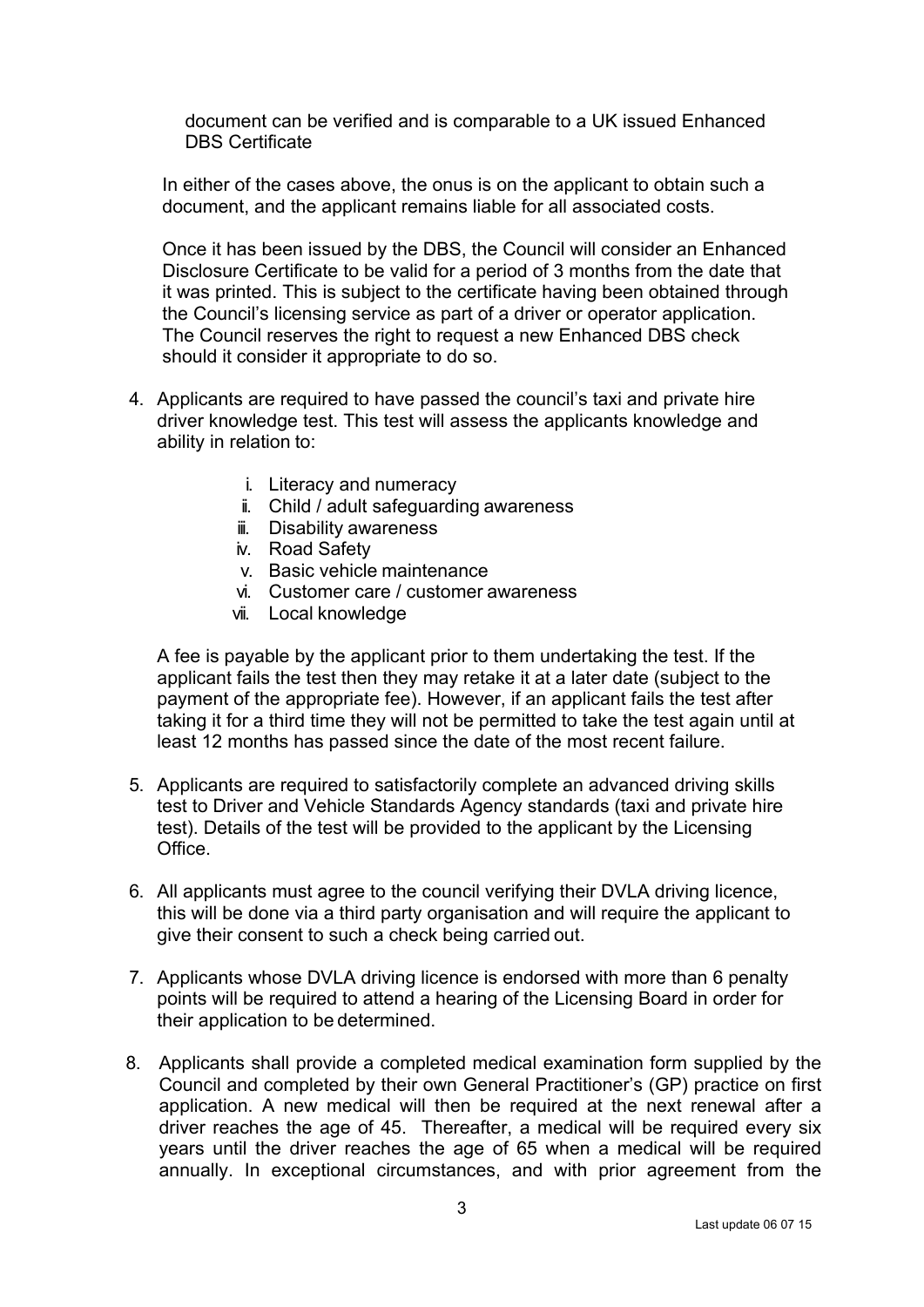Licensing Manager, a medical assessment can be carried out by another registered GP practice as long as the applicant's medical history has been viewed and assessed.

There will be a fee for this examination and this should be paid directly to the GP.

n.b The Council may also request a medical at any other time it feels may be necessary to ascertain a persons' fitness to drive a licensed vehicle.

Applications should be made on the appropriate form(s), and should include the following:

- 5 years' address history for the applicant
- One colour passport standard photograph, which is a good likeness of the applicant
- DVLA driving licence & photo-card (or paper licence if the photocard licence is not held by the applicant)
- Documents required as part of the DBS check
- Proof that the applicant is legally permitted to work in the UK
- the correct fees (please note that any fees for pre-application tests etc are non-refundable)
- any other documents an officer may ask you for to help progress your application.

In certain cases, applications may need to be referred to the Council's Licensing Board. In these cases the Licensing Board make a decision on what length of licence to grant; or to refuse to grant a licence. This is usually if you have any conviction or police caution, reprimand or warning on your DBS record, but may also be for other reasons.

Once a licence expires, the applicant will be required to complete the application as if it were for a grant of a licence (i.e. the whole process must be undertaken from the start, regardless of how many years the applicant has held a licence previously).

When a licence holder applies to renew their licence, before a decision is made to refuse or grant a licence, they must be reassessed in the following areas:

- The Council's Taxi and Private Hire Knowledge test
- The Council's safeguarding awareness course
- An advanced driving skills test to DVLA standards.